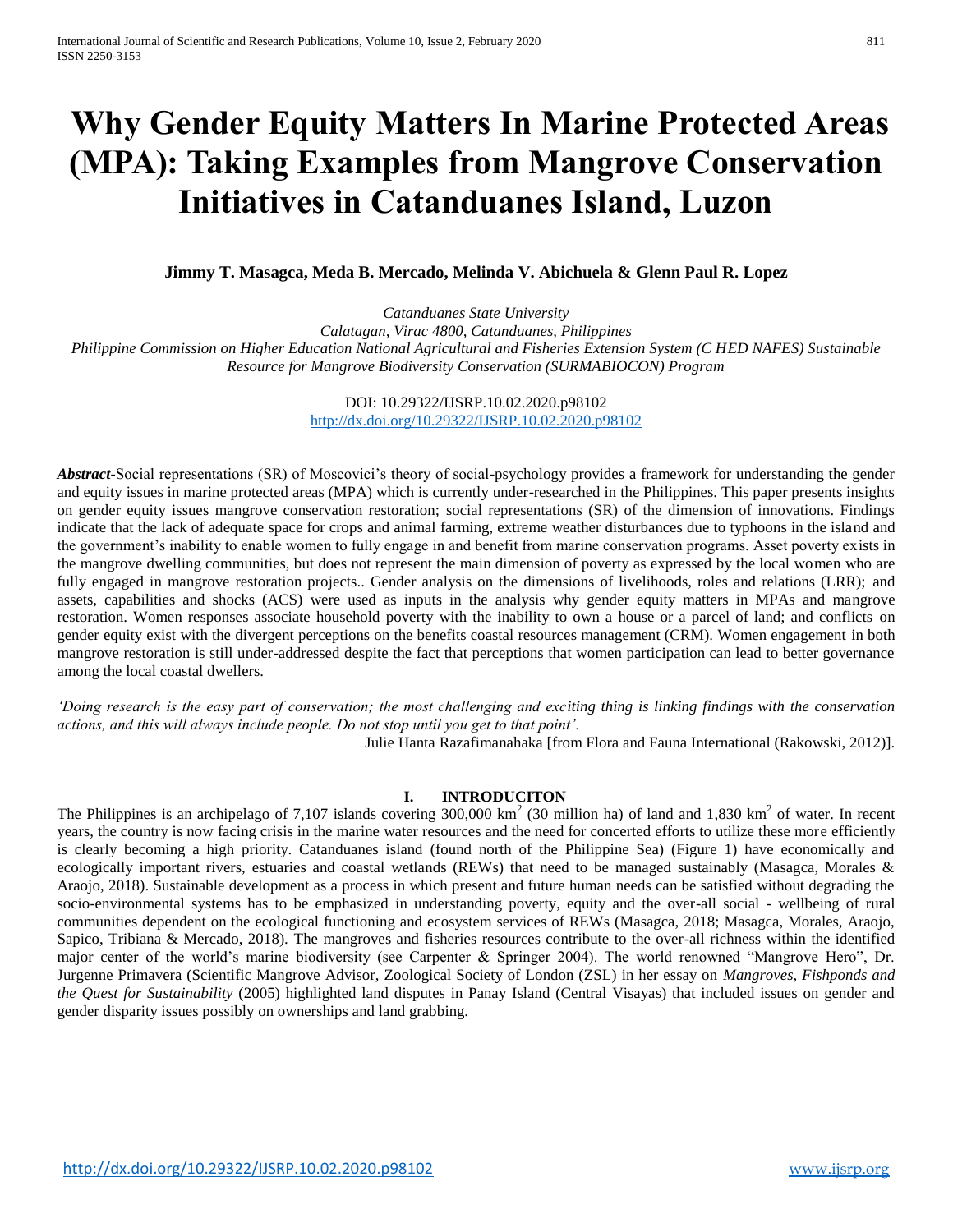

Figure 1. Catanduanes island, with respect to the Philippine archipelago. (*from Google*)

It has been argued that the support of local communities is important for the effective implementation of marine protected areas (MPA) and community-managed marine spaces (CMMS) (Masagca et al., 2018) and conservation of mangrove resources (because, unless the immediate livelihood needs of local stakeholder populations are met, longer term conservation objectives are considered to be unattainable (Al-Azzawi, 2013; Flintan, 2003). There has, therefore been increased emphasis on linking conservation with development objectives; even within organizations whose primary stated objectives are conservation.

On mangroves, the conservation of forests that incorporate local communities into their management was found to fare better. Recognizing the importance of gender and community rights in mangrove use and planning prevents the deterioration of these fragile ecosystems (Rotich, Mwangi & Lawry, 2016). Moreover, the culture of aquatic organisms in marine waters known as aquaculture is the fastest growing sector of food production in the world (Subasinghe et al., 2009), however its income, food, and other benefits are not evenly accessible to, nor distributed between women and men of different age and social groups who engage in and depend on it (Kruijssen, McDougal & van Asseldonk, 2018; Ndanga et al., 2013). In recognition of these gendered differences in aquaculture, mangrove conservation (see Djohani, 2017), recent literature suggests that including a gender perspective in value chain analysis and interventions is vital, including assessment of power structures, division of labor, welfare effects and empowerment (Schumacher, 2014).

Achieving gender equality and empowering all women and girls is one of the seventeen goals of Sustainable Development Goals (SDGs). Gender equality is a fundamental human right and necessary foundation for a peaceful, prosperous and sustainable world. Unfortunately, gender inequality practices still occur in nearly all fields of development; one of which is the education development. So, providing women and girls with equal access to education is very important and will fuel the benefits for humanity at large.

Gender in this paper is defined as the socially-constructed norms, roles, and behaviors for men and women in a society. It determines social expectations for men and women, as well as access to assets and resources, chain decision making and bargaining power, and control over benefits derived. As explained by Schumacher (2014), gender relations influence and intersect with cultural practices, domestic and social interactions, aspirations and material livelihoods, and, especially, power relations, and out-comes for wellbeing. This paper subscribes to the notion that integrating gender issues in mangrove conservation or establishment of MPA that men and women intrinsically hold equal rights to benefit from development or the *social justice argument*. This argument is found in the Sustainable Development Goal No. 5 on gender equality, and the broader commitment "to leave no one behind".

Women and men in coastal communities are often closely connected to their coastal ecosystems and gender roles are often traditionally identified and clearly divided. They differ in how they interact and depend upon mangroves – how they use the ecosystem, which mangrove products they choose, and the benefits they receive. There is now growing evidence that integrating gender into conservation projects can increase the benefits of conservation for all people and nature. It is generally important to look for opportunities, not only to empower vulnerable groups, but to provide a space to share knowledge, perceptions, and experiences, and to avoid exacerbating existing inequalities of men and women.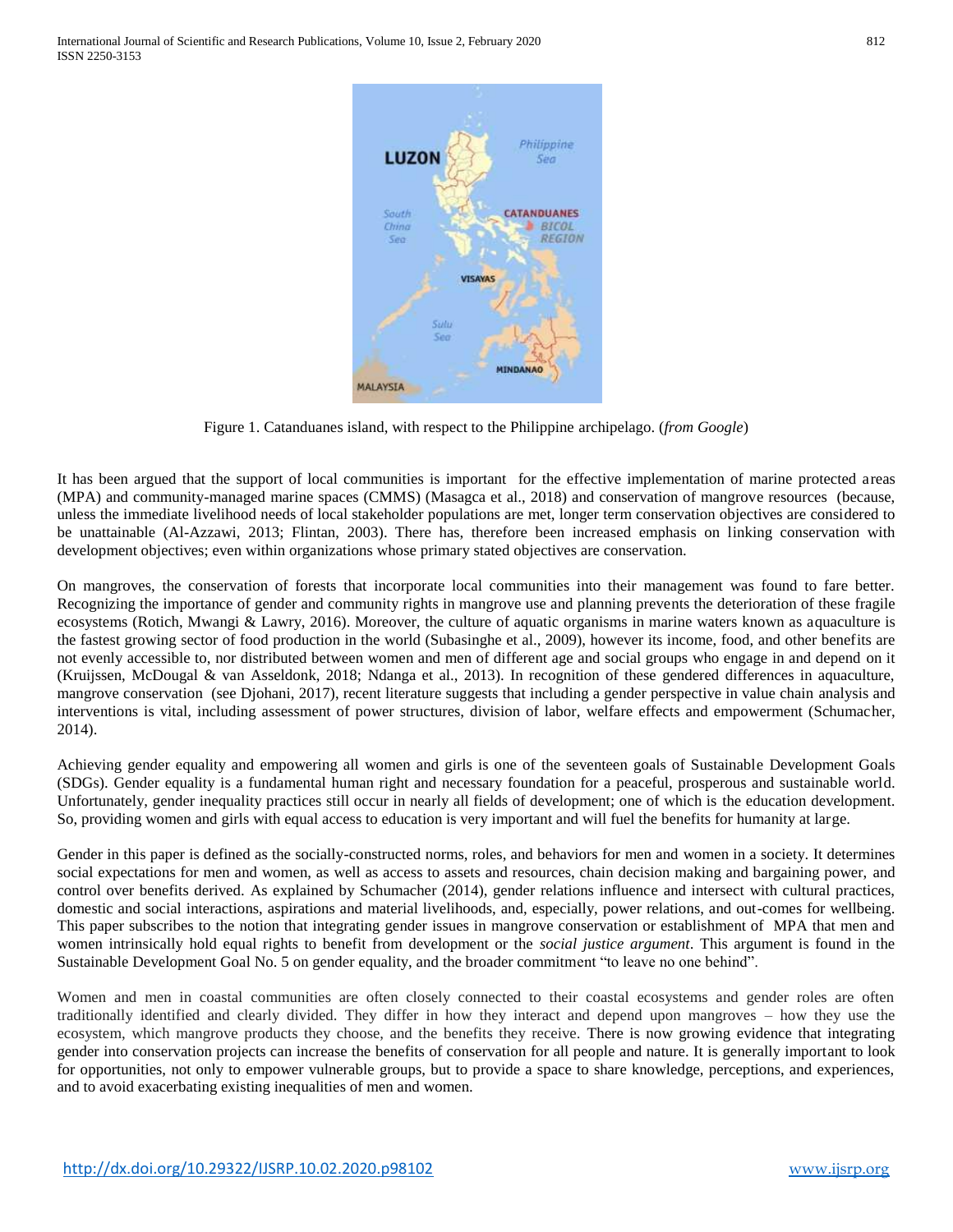needed now. This is extremely significant in consideration of an increasing attention on the links between biodiversity conservation, poverty and the role of women in development and nation building (Philippine Republic Act No.7192, Women and Developments and Nation Building Act). This act promotes the integration of women as full and equal partners of men in development in nation building.

Gender analysis and a feminist perspective are by no means new to the (agricultural) development literature (Kruijssen, McDougal  $\&$ van Asseldonk, 2018). This literature has highlighted the importance of the analysis of key social institutions such as the household, the [labor market,](https://www.sciencedirect.com/topics/agricultural-and-biological-sciences/labor-market) the economy, and societal norms and values, as well as of the interactions between productive and [reproductive](https://www.sciencedirect.com/topics/agricultural-and-biological-sciences/reproductives) roles, paid and unpaid work, and intra-household dynamics (for critical reflections on gender and development see [Jackson and](https://www.sciencedirect.com/science/article/pii/S0044848617325577#bb0205)  [Pearson, 2005\)](https://www.sciencedirect.com/science/article/pii/S0044848617325577#bb0205).

Part of this discourse on gender equity in marine conservation and mangrove restoration is Henry Bernstein's agrarian political economy and the pro-poor land policies and land governance materials of Borras & Franco (2010) which served as guide in carrying out this inquiry. Likewise, several materials on political ecology (Piers Blaikie's papers from 1980s to the year 2000, Bryant 1992, Batterbury et al. 1997, Peet and Watts 1996, Belsky 2000, Forsyth 2008) were scanned in completing the paper. On political ecology with equity in community forest, Shrestha's work in Nepal (2005) and human ecology work by Berkes (1989) are important references. Walters (wrote on severalpapers on mangroves and community-based initiatives that started from his Bais Bay, Philippines research for a doctoral dissertation), who criticized the apparent lack of coherence of political ecology (Vayda & Walters 1999) noted that property rights regimes in mangroves are complex, conflict-ridden and under continuous negotiation between similar and dissimilar resource users.

Studies on gender intend to reduce gender disparities in access to and control of different resources such as the natural resources in inland and coastal areas and on decision-making. The present study looks on the views on the norms, attitudes, beliefs and practices relating to gender roles, by strengthening the role of women in decision-making, and by emphasizing increasing access, ownership and control over productive resources for women. Two dimensions on (1) Livelihoods, roles and relations; and (2) Assets, capabilities and shocks were used in the present inquiry that serve as inputs for water governance and sustainability research on benchmarking, forecasting, and innovation (technological, political and societal).

World Bank's poverty benchmark of US\$1 to US\$2 per capita per day will allow us to acknowledge that were more people living near inland waters and coastal areas under study are living in extreme economic poverty. This benchmark falls between PhP52 to PhP105 in the Philippines. However, this threshold if used does not tell about what it is like to be poor in this part of the world. The pronounced deprivation of the local people under study is used here as a meaning of poverty which is related to the lack of material income or consumption, low level of education and health, lack of opportunity to be heard" (World Bank 2002).

Gender is a means of understanding how society operates through the study of the negotiation of power roles and influence between men and women. Understanding how gender impacts on inland and coastal fisheries are managed, for example, means of looking at how men and women interact with the resources being addressed. In addition, the presence of marine protected areas or reserves are also important in the discussion of coastal areas. This study therefore attempted to integrate these systems following the concept of Ridge to Reefs (protecting watersheds and coasts). This is an approach based on the "reef to ridge concept" that is similar to the ecosystem-based approach was applied to coastal rehabilitation and management in Thailand. This approach utilizes the bottom-up process, which is stakeholder-driven, building upon community-based organizations (CBOs).

Formulation of the framework of action through participatory processes involving various stakeholders at multiple levels, ranging from village to national levels, proved to be successful (Soonthornnawaphat and de Silva). This approach utilizes the bottom-up process, which is stakeholder-driven, building upon community-based organizations (CBOs).The CBOs — two forest and river conservation groups — with communities are managing and taking actions to protect important ecosystems within the watershed.

This study determined the social representations and perspectives of women and men on two key dimensions of two marine conservation areas covered by the PhP 7 million Commission on Higher Education – National Agriculture and Fisheries Extension System (NAFES) funded R&D program known as SURMABIOCON in Catanduanes Island, Philippines. This was carried-out to provide a framework for understanding the gender equity issues in the coastal marine areas. Key questions underscoring political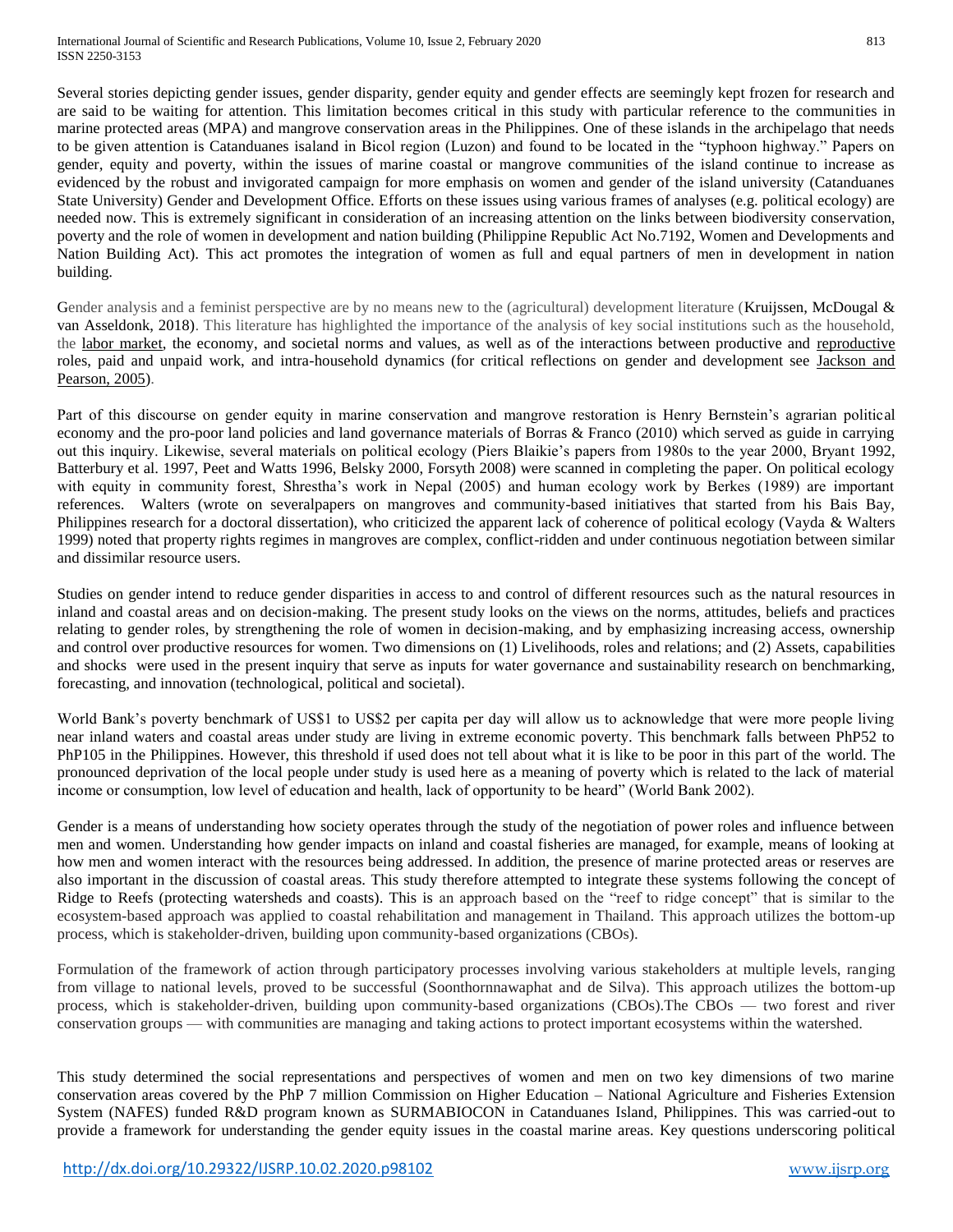International Journal of Scientific and Research Publications, Volume 10, Issue 2, February 2020 814 ISSN 2250-3153

dynamics between women, farmers/fisherfolks, coastal dwellers, local groups and social classes in the said areas under consideration. Two research dimensions on gender equity analysis as to (1) *livelihoods, roles and relations*; and (2) *assets, capabilities and shocks*  were considered in this work. To some extent other dimensions are also discussed, particularly along gender division of labor, distribution of benefits, access and control over assets and resources, gender and social norms, power relations and governance.

In sum, this will serve as inputs for water governance and sustainability research on benchmarking, forecasting, and innovation (technological, political and societal). The goal is to examine the relationship between gender equity and MPA and mangrove conservation or CMMS. MPAs are diverse in their size, ecological representation, and governing structures. In this case, the paper specifically examined why gender equity matters in relation to conservation and to some extent marine or brackishwater aquaculture. This relationship is particularly relevant in the Philippines. Starting in the early 1990s, the marine management of municipal waters (15 km offshore) has been decentralized to municipal and village levels (Lowry et al., [2005\)](https://maritimestudiesjournal.springeropen.com/articles/10.1007/s40152-018-0107-7#CR32). Community level marine management often takes the form of no-take MPAs, which in the past have been identified as preferred management measure in this region (Martin-Smith et al. [2004\)](https://maritimestudiesjournal.springeropen.com/articles/10.1007/s40152-018-0107-7#CR33). However, as of 2010, MPAs covered only 0.5% of Philippine municipal waters, and 90% of those MPAs were less than 1 km<sup>2</sup> (Weeks et al. [2010\)](https://maritimestudiesjournal.springeropen.com/articles/10.1007/s40152-018-0107-7#CR54). The community-based management of MPAs can also differ greatly and is prone to shift over time often in response to local political factors (Pomeroy et al. [2010\)](https://maritimestudiesjournal.springeropen.com/articles/10.1007/s40152-018-0107-7#CR37).

## II. **METHODOLOGY**

#### **Study Area**

Our study included two communities, one with no-take MPAs that is being actively managed by the community through a mangrove planters association, and another a mangrove area that included intertidal habitat that is contiguous with the community or barangay shoreline. The MPA in San Andres is actively managed by the community through the mangrove association known as Agojo Mangrove Planters Association, Inc. or AMPAI. The second mangrove community area is managed by the LGU of Barangay Buenavista in Baras, Catanduanes. Although both women and men used a variety of fishing methods in these two coastal communities, women were primarily gleaners in the intertidal areas for different mollusks and also catch crustaceans.

This study focuses on the mangrove areas of the municipalities of San Andres and Baras in the island province of Catanduanes. Figure 2 shows the island of Catanduanes, while Figures 2 and 3 show the satellite images of Agojo and Buenavista, respectively where the researchers conducted ethnographic fieldwork, field interviews and community immersion in March to May (2011), March to June (2012), and continued between March 2016 to September 2017.



Figure 2. Catanduanes Island, Philippines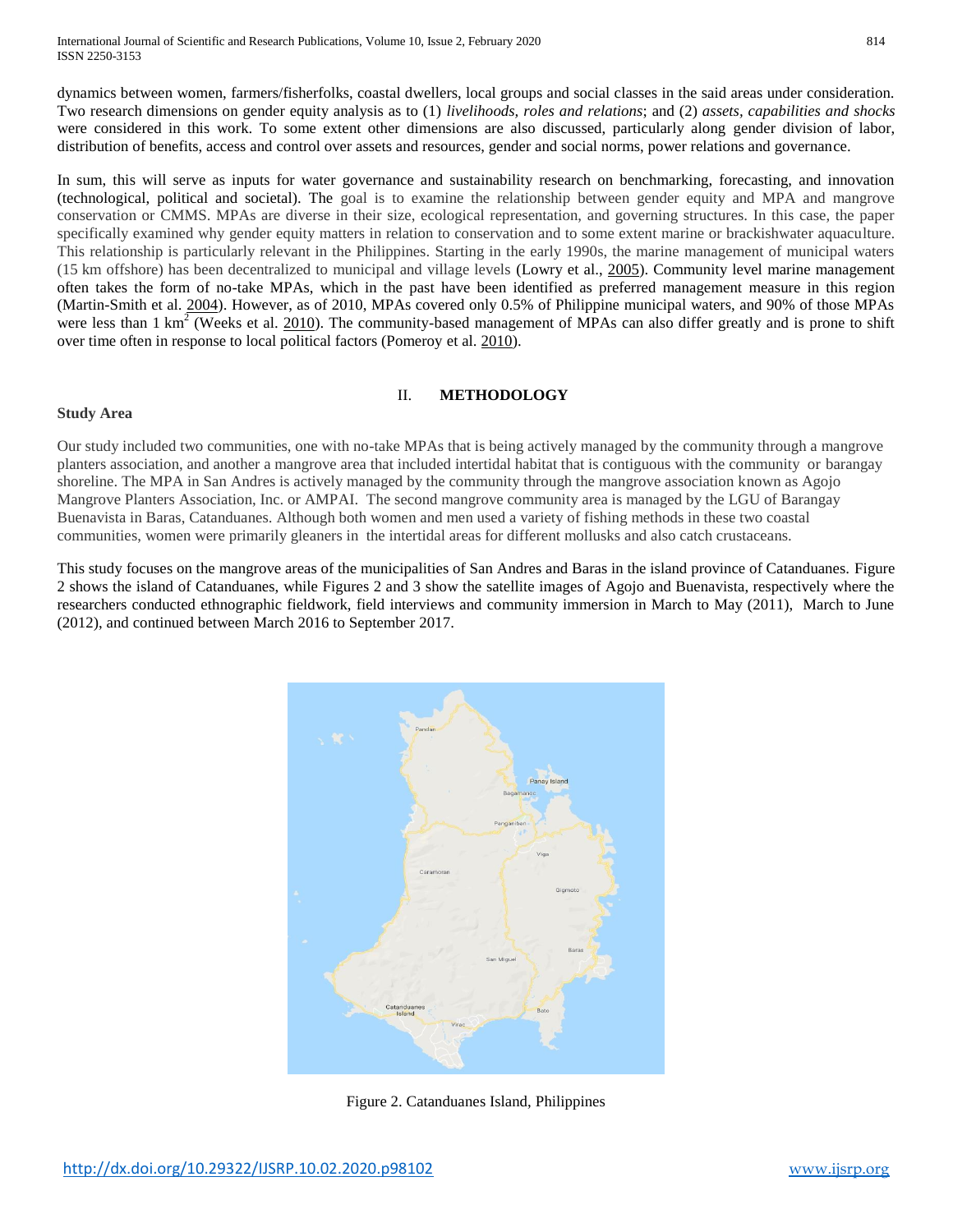The researchers visited the Office of the Mayor of the respective municipalitiesand subsequently hosted by the barangay captains, local leaders and families. The researchers conducted semi-structured interviews with a total of 120 respondents composed of 50 women, 50 men and 20 youth for each of the two mangrove areas ranging from 15 min to 1.0 h. Multiple visits with some respondents families of the women were carried out along the marine coasts of the said municipalities. In addition, the research team also attended barangay council meetings, public assemblies, organizational meetings, *fiestas* and other life cycle activities like baptisms, wedding ceremonies, birthdays, anniversaries, etc.). All of these were conducted in the language or dialect most comfortable for the respondents. Responses were written and some were recorded instead in the mangrove areas of San Andres, Catanduanes. Some residents in the areas under study were interviewed within the 3 km radius of protected and non-protected inland and marine coastal waters by haphazard sampling, by walking around the barangay and approach anybody who was spotted to be available for interview was asked about any questions on gender and equity.

The paper used the lens of political ecology with the specific approaches on (1) poststructuralist, de-constructivist that considered questions on the predominant discourses of environmental change and politics within Gender analysis using dimensions of (1) Livelihoods roles and relations (LRR); and (2) Assets, capabilities and shocks (ACS) were used in the present inquiry that serve as inputs for water governance and sustainability research on benchmarking, forecasting, and innovation (technological, political and societal). The concept of poverty in a barangay which is located near a community-based mangrove area in Agojo, Tominawog, Catagbakan and Dimaterain, San Andres; and the barangays of Buenavista, Paniquian and P. Teston in Baras, Catanduanes; (2) analysis of concepts of the local people and in relation to the nature found in the mangrove and beach forest coastal areas, particularly the analysis of gender as a constructed category; and (3) rights-based protocol dealing with the questions of accessibility in utilizing the mangrove and beach forest resources, equity and aspects on environmental justice.

The poststructuralist lens includes the analysis of the production of social reality. Escobar (1996) claims that it includes the analysis of representations as social facts inseparable from what is commonly thought of as "material reality" and also pertains to the view that that language is not a reflection of reality (Stott, 1999). Hence, discourses about the rivers, estuary and coastal environment and the rest of the coastal resources in the barangays under study can occupy the popular role in poststructuralist view in political ecology.

# **Participants and Sampling**

Participants of the study are men, women and youth in women groups, women leaders, local fisher folks, LGUs, and other members of the local coastal dwellers community. Clearly, the study uses a qualitative approach by hiding the actual identities of the participants. To actually conduct this study in numerous communities, we would normally be required to identify the people concerned. However, it is assumed that the other villages will not allow the researcher s to conduct this study, so that identities are not being considered here. Recording was not also allowed and some had negative thoughts on this mode of gathering data, thus notes were scribbled and upon arrival in the host family and the campus dormitory in Panganiban, the responses were encoded. The study employed a snowball sampling technique (Blasé & Blase, 2002; Masagca & Londerio, 2008) that requires others to recommend participants who they believe can have experience and are knowledgeable about poverty, gender and equity in the barangays. The researchers exerted their efforts by telephoning or texting the barangay captains from different areas for referrals in order to help select the respondents. Initially, the purpose of the study was explained to those whom contacted and discussed with them about participation in the fieldwork. Several authors (Glaser, 1978; Taylor & Bogdan, 1998)claim that snowball sampling techniques are useful in grounded theory research that attempts to draw samples from a variety of settings. It is known that this technique maximizes variation in the database to generate a larger number of categories that describe the phenomenon under study.

# **Data collection**

We randomly selected 120 adult interview participants (here defined as 16 or older) from the barangay census of each of the 2 communities. The respondent selection was stratified by gender. Respondents who were interviewed are those who had caught fish, gathered shrimps, crabs (including gleaning) at least once in the last 8 to 12 months. In the case that a selected candidate could not be found, a family member or neighbour was instead interviewed. This sampling was haphazard covering about 50 % of the participants. Interviews were done after the study had been explained and verbal consent had been sought. Research assistants speaking the dialect conducted the interview, and later translated their notes into English. With the consent of the barangay captains, meetings, FGDs and interview of respondents were carried out also with audio recordings and consulted these to clarify responses, but the interview notes served as the primary form of data. Participant observation of fishing, and had informal discussions about the placement of MPAs in gleaning areas with NGO workers and local community leaders.

During haphazard sampling, participants were identified, local people were approached personally in their residence and in the weekend afternoon hours near the plazas, village halls, small grocery stores (*sari-sari stores*) or Saturday and Sunday wine drinking sessions either in fiestas or other leisurely activities and among members of the informal social group known as *Sociedad* or "Sosyodad" (from Sarmiento, 2009). The researchers contact them through the help of the Municipal Mayor those who had expressed interest to participate in this qualitative research. Researchers explained during the field work on the addressed questions and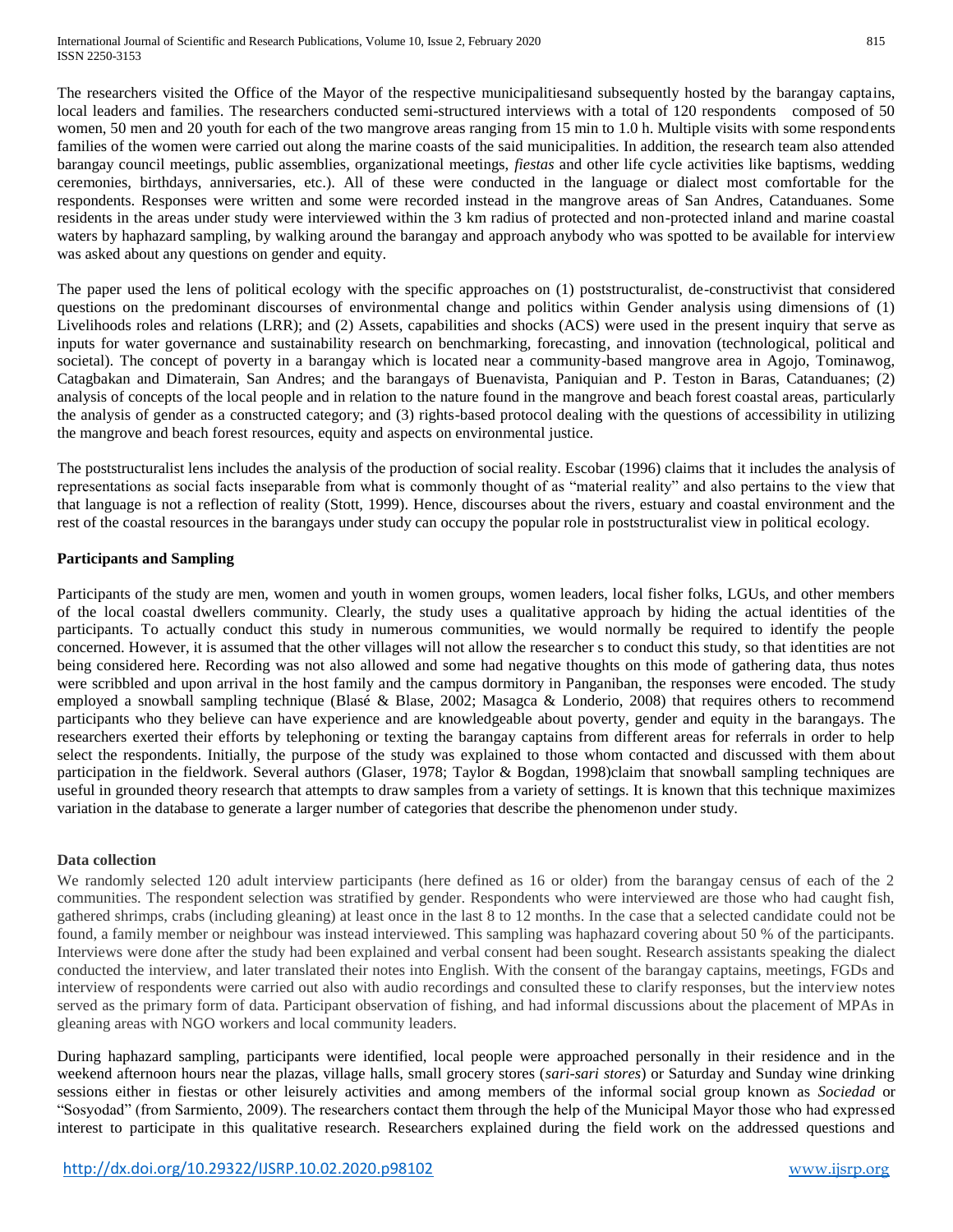concerns, discuss the backgrounds and generally the chance to get to know the main participants, the elderly, the leaders, women leaders, etc. Documentary analysis was based on the household demographic and socioeconomic information derived from the offices of the municipal mayors, barangay captains and local organizations. Lively discussions were done to find out perceptions on key problems and causes of poverty; (3) type of livelihoods (4) aspects on life cycle needs (birthdays, weddings, baptismal);(5) material quality of life; (6)access to land; (7)health and wellness of the local people;(8)fishing activities;(9)involvement of the local people in the community-based marine sanctuaries; and(10) views about the impacts of government programs and projects onnatural resource conservation to their lives.

#### **Interviews and Focused Group Discussion (FGDs)**

Unstructured interview was used to gather information from the fisher folks as regard tothe livelihood activities engaged in by men and women, their patterns of mobility, and life cycle patterns (Adanza, et. al., 2009). Questions asked to the fisher folks were based on the tools and matrix for the study, however, translated in the dialect. The participants have provided informed consent verbally or ideally on a written form, in line with research ethics best practices. Lively information giving also occurred during the courtesy call of the research team to the barangay captain. Two other FGDs with the barangay council and the officers of the Agoho Community Oriented Mangrove Development Organization (ACOMDO) and finally becomes Agojo Magrove Planters Association, Inc.(AMPAI) in 2017 after a new set of officers and newly registered association with the Securities and Exchange Commission (SEC) of the Philippines.

#### **Framework of Analysis**

.

Like other island provinces in the Philippines, the socio-nature relations of Catanduanes can be affected by the globalizing society and the varied regional and national issues on how natural resources (i.e. inland fisheries and marine coastal areas)are being managed and used sustainably. Various sectors are directly and indirectly affected by these relations that involve the different sectors dependent on the rivers and coastal marine resources, particularly, in protected and non-protected marine spaces (e.g. mangrove swamps, sea grass beds, coralline areas). The third wave of globalization (Martell, 2007) that involves profound transformative change becomes a central driving force behind changes reshaping the world including this island province in the Southern Philippine Sea. No clear distinctions are observed in the transformative wave between the domestic and the international in economic, social and political processes. An analytical approach is called for that involves new patterns of stratification across and within societies. The importance of diversity, agency, and local context, while incorporating the significance of broader "structural forces" (Grossman 1998) will be important in an approach that will include various aspects in shaping Catanduanes island's transformation. The political ecology serves as an inspiration that can help to reveal more complex picture of the reality of globalization today and gender analysis. Through this framework, attention can be brought to the appropriate understanding. The framework is immune to criticisms (see Vayda & Walters 1999)and this is still very useful and vibrant as what CSU Gender and Development (GAD)would like to include in its broad framework for analyzing gender issues in fisheries, aquaculture and marine conservation. Emerging from this type of localized political ecology study in Catanduanes, we tried to link the human-environment relations at the local level to the broader forces of political economy and political sociology. In referring to Blaikie and Brookfield's *Land Degradation and Society* (1987), the concept of 'political ecology' combined with ecological concerns having broad adherence to political economy, particularly on Henry Bernstein's agrarian political economy.

Given the widespread marine resource depletion and the need to maintain the benefits of marine resources for people, sustaining viable fish stocks and ecosystems is important. Global concerns about the need to conserve marine ecosystems have resulted in rapid growth in the establishment of formally protected marine conservation areas. In order to understand the dimensions of gender and equity in mangrove protected areas, this inquiry used the Social Representation Theory of Serge Moscovici (2003, 1981), which is a social psychological framework of concepts and ideas to study psycho-social phenomena in modern societies (Wagner et al. 1999). This can be "properly understood as these are seen to be embedded in historical, cultural and macro-social conditions" of the rural people specially the women. A social representation is a collective phenomenon pertaining to a community which is co-constructed by individuals in their daily talk and action. Wagner et al. (1999) summarized that social representation is "an ensemble of thoughts and feelings being expressed in verbal and overt behavior of actors which constitute an object for a social group".

In the present study, talk and actions were observed among members of women organizations as social groups in the study areas. A social group (a minimum of 4 persons), which is a set of at least 2 persons which confront at least one other group in the social setting that can be men, women, barangay leaders, children, students, teachers, administrators, other sectors of the local communities. Because a group is a subset of a universe of people, the shared understanding of their world and of the objects composing it provides the ground for communication and other forms of co-action. The phenomena composing the local world of a group are social objects. There is no doubt that things or objects can be described by frames, which are provided by physics, chemistry, biology and the social sciences. The descriptions extended by these frames are valid descriptions by themselves but are said to be inappropriate to capture the specific social characteristics of objects constituting the local worlds (Wagner et al. 1999). Social objects are constituted by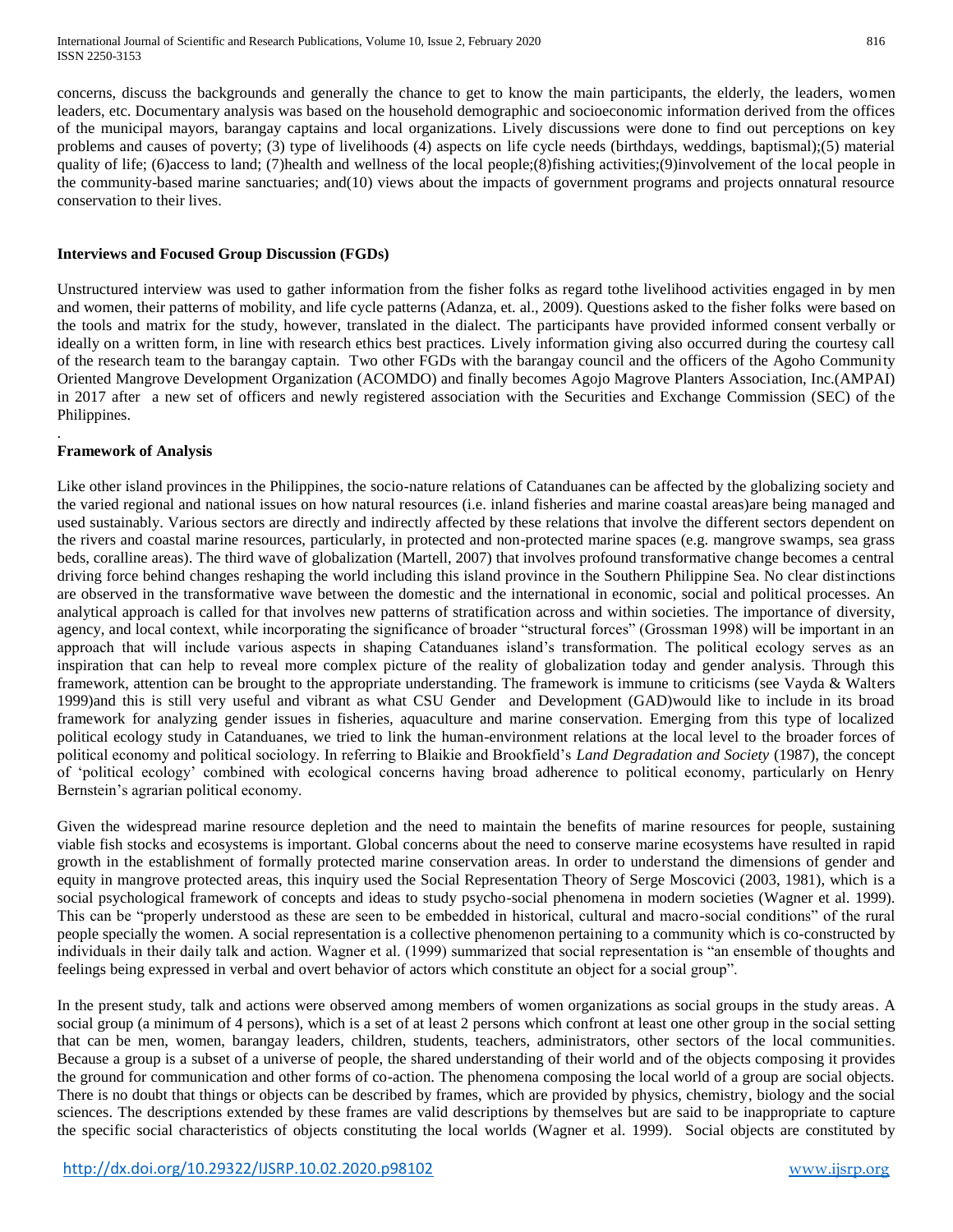representations, i.e. discourse and concerted action of the members of the group that maintain a homorganic communication (=people prefer to communicate to others of similar opinions and to read newspapers which are likely to confirm one's own beliefs instead of confronting opposite opinions).

#### III. **RESULTS AND DISCUSSION**

#### **Issues and gender in mangrove restoration in Catanduanes**

This section considered the different issues on poverty, livelihoods, aspects on life cycle needs (birthdays, weddings, baptismal); material quality of life; access to land; health and wellness of the local people; fishing activities; involvement of the local people in the community-based marine sanctuaries; and views about the impacts of government programs and projects on natural resource conservation to their lives. The succeeding paragraphs are the findings.

Engaging women and maximizing their participation in mangrove restoration initiatives could help enhance success in mangrove replantation, reduce poverty and enhance nutrition security. Extant literatures reveal that land access as asset is an important predicate of alleviating poverty. However, we observed that asset poverty, though present in the two mangrove dwelling communities, does not represent the main dimension of poverty as expressed by the local women fully engaged in mangrove conservation and restoration projects. The other sectors, the youth or Kabataang Barangay and other residents living near mangrove swamp estuaries and river mouths within the 3 km radius of protected and non-protected marine spaces of the island also share similar representations.

Poverty is unsolved in the areas under study due to landlessness, weather disturbances, and government's inability to address the real needs of the inland and coastal dwellers, specifically government's inability to redistribute lands for the rural people. In some cases, as what local coastal dwellers in Catanduanes island asserted poverty remained to be serious and continue t o be lurking in many households.

1. *Landlessness* or the lack of adequate space for fishing, farming and dwelling unit is not an important thing to consider in their lives. It was explained that the local people do not need much of the land for agricultural production considering the lack of capital, cheaper prices of agricultural products but higher prices of agricultural inputs.

On the other hand, success stories on the contribution of women in community-based approaches for marine coastal fisheries and aquaculture have gained much attention worldwide, but the concept of gender and equity or "fairness" and women participation are said to be wanting. And despite such successes, the real intent of alleviating rural poverty in marine coastal communities is not happening. On the issue of poverty in marine coastal communities Llanto & Ballesteros (2003) have attested that land access is an important predicate of alleviating poverty. On fisheries and aquaculture, poverty in policy in the memberships in the Philippines, Irz et al. (2007) reported that asset poverty, though present, does not represent the main dimension of poverty in three fishing communities and they noted that only a "*…few respondents associated household poverty with the inability to own a house, land or durable goods."* Observations in Catanduanes note the conflict-ridden land tenure, common property resource and Transboundary issues in rivers and coastal marine areas may have evolved from the divergent perceptions of ecological relations and divergent perceptions of land relations and management authorities in both protected and non-protected areas. Gender and equity in water areas (inland and coastal marine)can be achieved between men and women residents. What involvement is needed among women and men to ensure positive gender effects on land conflicts and attainment of success in conservation and utilization?

2. *Weather disturbances.* This issue disappoints the local people. If they decide to go into agri-cultural production then typhoon comes, they are not happy with the usual losses. Opportunities are lost with the unpredictable weather conditions. Costs in making/reconstructing houses are very high. With the popular value of resiliency, disaster preparedness became embedded in their daily lives, despite that no insurances for crops are being given. Government's disaster programs seem notto work well, but with the most recent program on Disaster Risk Reduction Management (DRRM) loss of lives and were drastically reduced.

3. *Government's inability to address the real needs of the local people.* Local people claim that the government seemingly fail to consider the real needs of the local people due to the following: Most government officials have too much politicking and the politics of patronage is serious, with little opportunities for people who have not previously supported the elective officials;2) Community Based skills training seem not to work well with the inappropriate and mismatch of skills training given to the local people; and 3) Livelihood projects introduced are not properly implemented and monitored coupled with lack of product markets.

Additionally despite the implementation of the Agrarian Reform Program, the government seems not to comprehensively redistribute lands to the rural coastal people. It appears that asset poverty does not represent the main dimension of poverty within the 3 km radius of marine coastal zone, river, and estuary or mangrove community. Fewer number of respondents associate household poverty with: 1) inability to own a house (cemented house with GI sheets as roofing); 2) small land ownership (considering that house dwelling units are small with fewer lands for other purposes). Local people feel that they are not considered poor with the regular assistance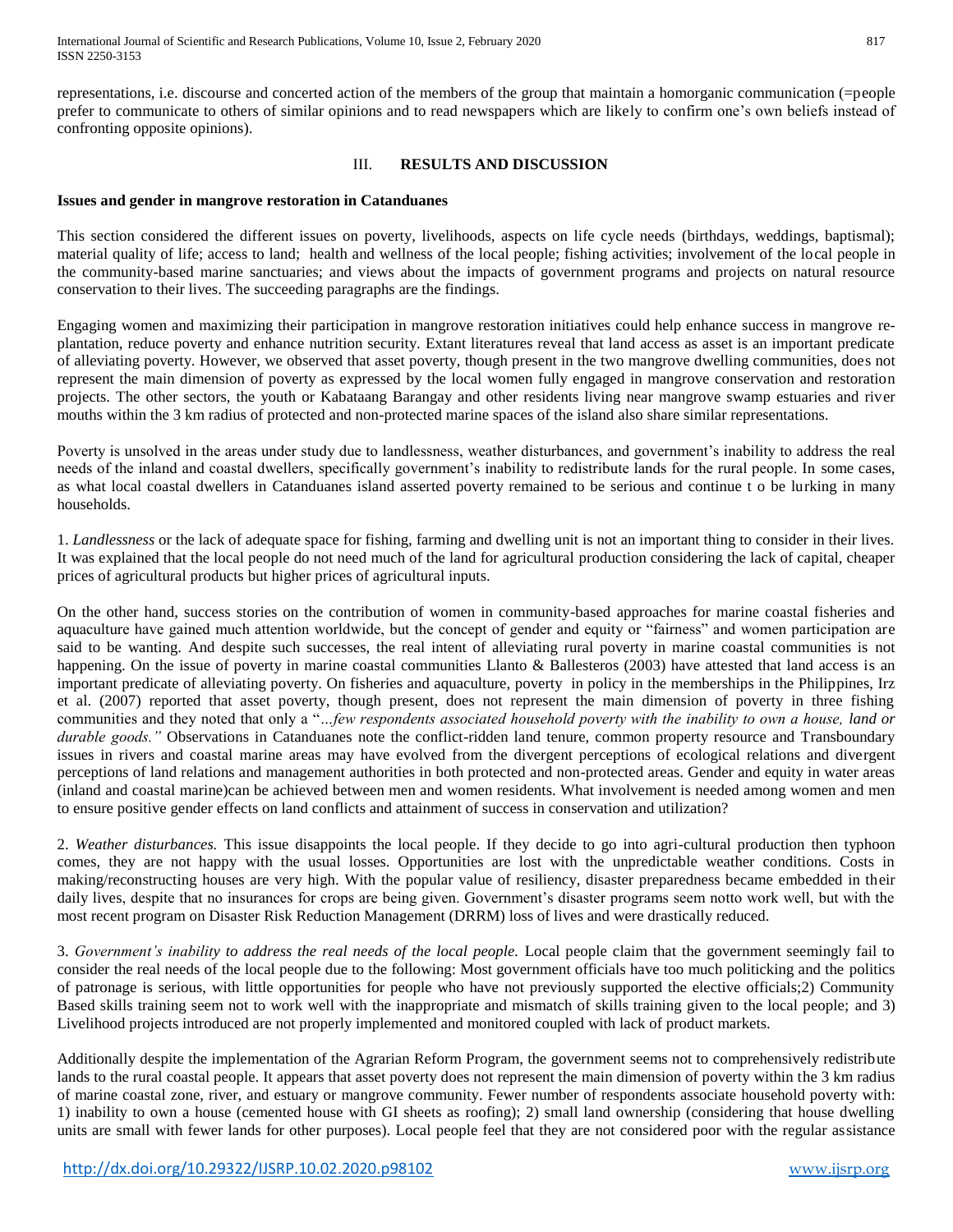they get from their children or relatives from Manila or other cities and abroad. Remittances continue to flow in their household especially during weather disturbances. Example: The tsunami alert given last March 10 to 11, 2011 after the Japan earthquake generated much fear of the relatives that most of them received assistance. In fact some of them received money to buy lands in the uplands as a reaction to the tsunami scare.

4. *Education or schooling.* As one of the predicates of poverty, schooling was not considered an important factor by the respondents. Respondents claim that most of t he children or the members of the households have received college education with the very cheap cost of education provided by the local state college charging at least 100 pesos (2 US dollars ) per unit orequivalent to a 1hour lecture.

Catanduanes State University (CSU) has been running mangrove restoration and sustainable development projects in the island province of Catanduanes. [Gender integration as a core strategy](https://www.mangrovesforthefuture.org/assets/Repository/Documents/MFFGenderfinalupdateoct16.pdf) in several Asian countries is clearly recognized in the most recent program on SURMABIOCON of CSU funded by CHED (PhP 7 million pesos) from 2018-2020. SURMABIOCON uses participatory, community-based project approach ensuring women's and men's voices considered to be of equally important. In other words, the program aims to improve women's social and economic empowerment through several water-based and mangrovebased livelihood initiatives. . Some projects of CSU such as Catanduanes Sustainable Technology Infusion for Inland Fisheries (CSTIFDP) have supported women organizations in the island through sustainable tilapia-based livelihoods and fish fortification or nutrient enrichment of tilapia fish foods training which provides them with alternative livelihoods and income opportunities. For example, where women have received training on the processing of tilapia fish balls (TFB), tilapia fish siomai (TFS) or dumplings and tilapia fish curry (TFC). Moreover, the newly acquired fish processing skills have ensured additional income for the family and leading fo small-scale business success.

SURMABIOCON and CSTIFDP are unique partner-led initiative to promote the well-being of rural women that incorporates coastal ecosystem conservation for sustainable development. The programs provide platforms for collaboration among the LGU, NGO, peoples organization, mangrove associations, fisherfolks and many different agencies, sectors and municipalities in the island province which are addressing challenges to mangrove utilization and conservation including beach forest and coastal vegetation restoration and livelihood issues. The goal is to promote an integrated province -wide approach to fisheries and coastal resource management and to building the resilience of ecosystem-dependent coastal communities. Mangroves are the focused ecosystem of the SURMABIOCON initiative, but integrates all types of coastal ecosystem, such as seagrass, sandy beaches, beach forests, rivers, estuaries and wetlands (REWs).

# **Women social representations (SR) on the fortified tilapia foods (FTF) within the dimension of innovations**

Social representation theory provides a useful framework for examining everyday knowledge and the way scientific discourse enters the domain of everyday thinking (Backstrom et al., 2003). Social representations aim to transform what is disturbing and unknown into something familiar and known; they are a form of collective symbolic coping with new phenomena (Wagner & Kronberger [2001\)](http://www.sciencedirect.com.scopeesprx.elsevier.com/science/article/pii/S0195666303000059#BIB31). In the present study we looked into the knowledge of women and as to the innovative dimensions of FTFs.

The SR of FTFs was determined with a total of 50 women in 2 fish processing demonstration-training and 3 focus groups. The groups were homogenous as shown in the age of the women, gender and schooling. Thematic and content analyses of the interview data showed several dichotomies (Table 1) characterized the social representation on the FTFs. Many metaphors were used by the women to describe the FTFs being associated metaphorically with, for example, fortified tilapia foods being associated with 'healthy life', 'nutritious foods', 'hunger', 'sufferings', 'luck', 'freedom', 'discovery' and 'inventiveness'. Chronological references of the women representations focused on the development of food processing and *Catandunganon* cuisine. The perceived nutritive value of FTFs was an important argument for younger women but not for the older ones.

| social representations.         |                                    |
|---------------------------------|------------------------------------|
| <b>Positive Words</b>           | <b>Negative Words</b>              |
| Not fishy (bakong malangsi)     | (fishy) Malangsi                   |
| Managom (delicious)             | Bakong managom (not tasty)         |
| <i>Mariputok</i> (concentrated) | Lasaw (diluted)                    |
| Manatok (creamy)                | <i>Matabang</i> (lacks salt)       |
| <i>Mahamot</i> (good aroma)     | <i>Maanggo</i> (pungent)           |
| Di nakaribong (not dizzy)       | Nakaribong (dizzy)                 |
| Mayuta (soft)                   | <i>Matagas</i> (hard)              |
| Dugang (dry)                    | Labo (wet)                         |
| <i>Mapulot</i> (sticky)         | <i>Bokong mapulot</i> (not sticky) |

# **Table 1. Dichotomies as to the positive and negative words expressed by the women characterizing their**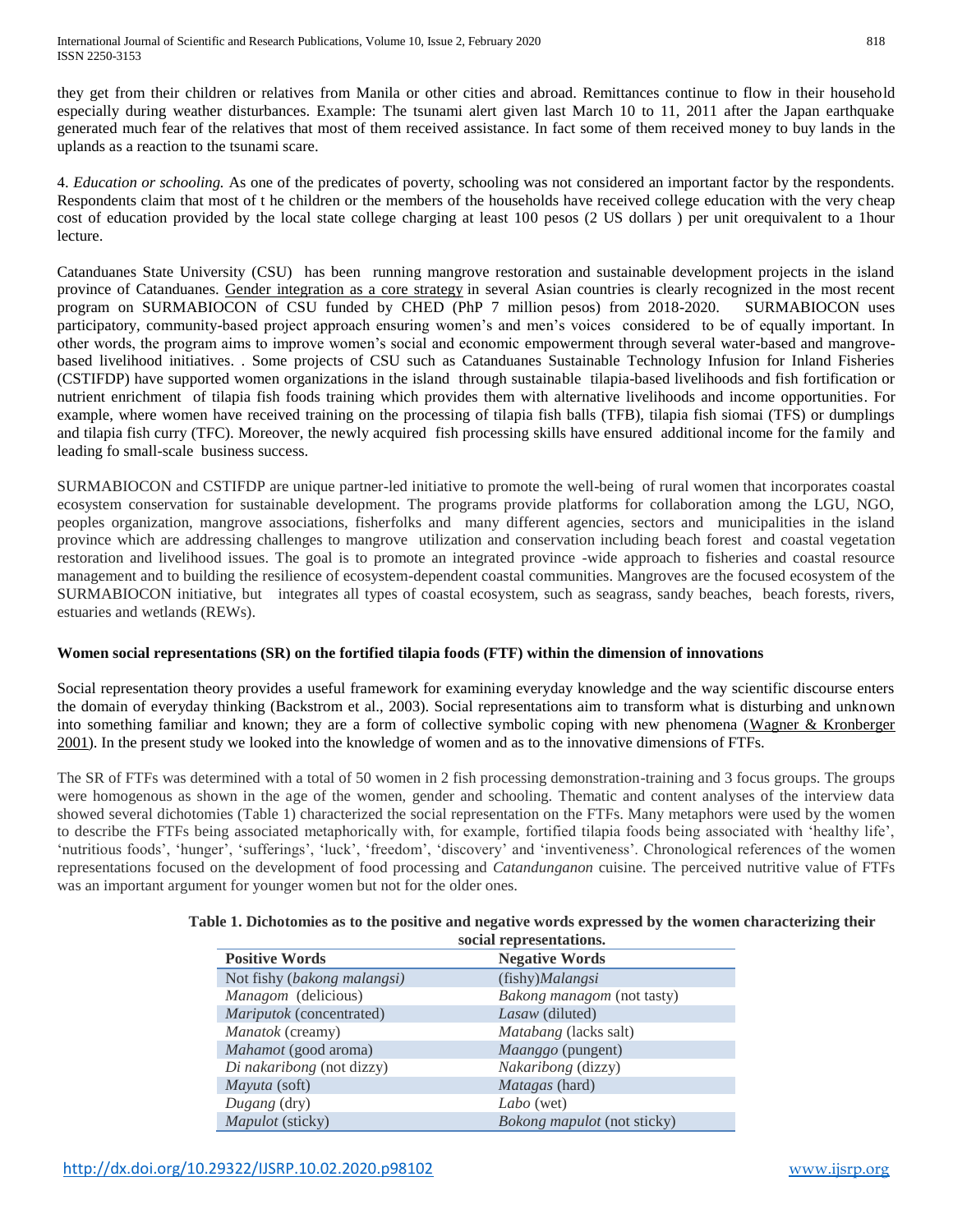| ۰.<br>×<br>$\sim$ | I<br>۰.<br>٠ |
|-------------------|--------------|
|-------------------|--------------|

| <i>Bakong maasgad</i> (not salty)                                          | <i>Maasgadon</i> (salty) |
|----------------------------------------------------------------------------|--------------------------|
| <i>Tama sa pagnamit</i> (just enough for the Kulang sa namit (lacks taste) |                          |
| taste)                                                                     |                          |

In the framework of inventing new tilapia processed foods at CSU, social representations of the women are shaped to cope with the feeling of eagerness evoked by the 'novelties' or 'innovativeness' of fortified tilapia foods seen and demonstrated to the women. These fortified foods have roles in 'socio-cultural' acceptance of new products by making the women familiar with the nutritive aspect, health and safety dimensions.

Overall, the results of the SR study on the FTFs reflect the development of a new "scientific sense" and 'innovative sense' among the women in Catanduanes in which there could be a tendency to popularize scientific views that are embedded in the process of 'urbanizing' and 'globalizing' the rural areas through research, development and extension initiatives of the state college.

## **Analysis of gender equity issues within two key dimensions on gender and development**

#### *Power and decision making (PADM)*

Generally, women's decision- making to participate in food security projects such as fish processing such as fortifying, packaging and marketing of tilapia are influenced by following: (1) their own initiative and interest to fortify tilapia products; (2) decisions of both the husband and wife; (3) encouragement from barangay officials and the women's group; (4) nutrition enhancement for their children; (5) livelihood diversification and (6) business prospects engaging in worthwhile activity. As a caring mother, the majority of them were mostly concerned with the nutritional intake specifically the micro-nutrient deficiency (MND) of their children for better performance in school. It was realized that fortified TFS, TFB and TFC were one of the prospected sources of nutrients. Some were only got interested for the reason that they wanted a worthwhile activity to be engaged with. Only few thought of it as business prospects to become a source of family income. This observation is not congruent to the assertion of Geheb (1997) who reasoned out that people have joined fish processing because of their desire for cash income. Perhaps these women involved in the study have not fully understood the importance of FTFs in increasing income. Table 2 shows the different aquatic species available for the fortified fish foods raw materials to be used by the women in the two areas.

| Table 2. Aquatic species of available in the areas under study |                      |                           |
|----------------------------------------------------------------|----------------------|---------------------------|
| <b>Local Name</b>                                              | Family               | <b>Scientific Name</b>    |
| Kabonbon,                                                      | Gobiidae, Eleotridae | Glossogobius giuris       |
| Biya (goby fish)                                               |                      | Ophieleotris, Ophiocara   |
| Hito (catfish)                                                 | Clariidae            | Clarias batrachus         |
| <b>Tilapia</b>                                                 | Cichliidae           | <i><b>Oreochromis</b></i> |
| (cichliid fish)                                                |                      |                           |
| Urang (shrimp)                                                 |                      | <i>Macrobrachium</i>      |
| <b>Tabagwang</b> (snail)                                       | Pachychilidae        | Melanoides, Jagora        |
| Kayumpo (crab)                                                 | Varunidae            | Varunaliterata            |
| Carpa (carp fish)                                              | Cyprinidae           | Cyprinus carpio           |
| Kasili (eel)                                                   | Anguilidae           | Echidna, Anguilla         |
| <b>Baranak</b>                                                 | Mugilidae            | Valamugil, Liza           |
| (mullet fish)                                                  |                      |                           |

When women participated in this fortification project, they projected to change their daily routinary activities and increased their family income at home because aside from the routinary activities that they had, most of their time would be allotted in FTFs processing, packaging and marketing as they generated income. However several constraints that women faced in their involvement in the implementation of the CSC project were (1) insufficient funds, (2) infrequent insufficient tilapia harvest, (3) weather disturbances; and (4) inadequate support from other sectors. These findings also support the study made by Nenna (2012) in Nigeria on factors influencing women participation in fisheries and marine fishing.

Nevertheless, queries for possible livelihood trainings to be conducted on the production, packaging and marketing of fortified tilapia products as a support for women who wanted to be engaged to the said activity yielded a positive response.

*Needs, priorities and aspirations (NEPA)*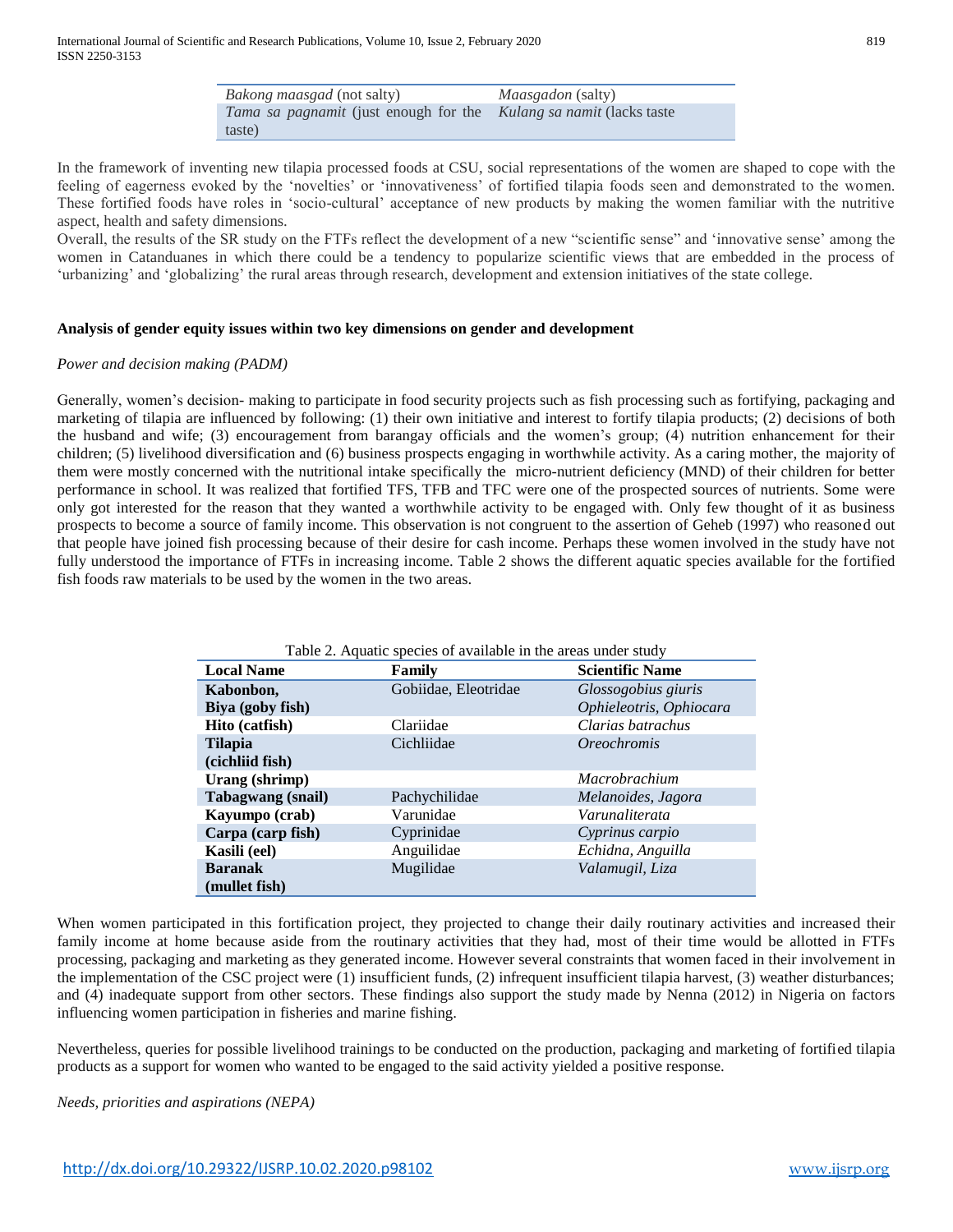Based on the descriptive story telling or conversation with women respondents, the researchers found out that their needs were more concerned on how they could help their husbands to increase their family income. In- line with these, their priorities at the time that CSU implemented this project were also to increase the family income level and to increase the family nutritional intake and food security as well. Therefore, respondents viewed that the project on tilapia fortification was a suitable activity to meet their needs, priorities and aspirations to increase their socio-economic stability. They believed that it would provide them the opportunity to participate in livelihood diversification initiatives. Also, in the future, when they got involved in this activity on fish fortification, they could help in poverty alleviation and as private individuals they could haves helped in eradicating MND in their locality. These findings are most likely of congruence to the women in Lagos as observed by Fregene & Bolorunduro (2009) on food security and expenditure patterns fishing communities.

## **Gender and Equity**

It is acknowledged that the different roles of women and men have in the ecosystem and community are essential for the over-all well-being of the local people. The differentiated inputs and efforts of women and men have been observed. Following the IUCN approach to integrating gender-responsive approach into mangrove conservation efforts, SURMABIOCON has been into empowering women and enhancing gender equality through membership in mangrove association, such as AMPAI of Agojo in San Andres, Catanduanes. The consequences of a gender-responsive approach in mangrove biodiversity conservation could lead to increases food and water security, gained leadership and voice, improved health (with the fortified fish ball with malunggay), education and skills, improved livelihoods.

Integrating a [gender-responsive approach into mangrove conservation efforts](https://portals.iucn.org/union/sites/union/files/doc/rftf_2015_chapter_7.pdf) is currently gaining global momentum with significant results toward empowering women and enhancing gender equality. In the case of women beneficiaries of both SURMABIOCON and CSTIFDP some of the observed consequences of a gender-responsive approach are increased food and water security among the women participants of the university's food security programs. These are also gained leadership and voice, security, education and skills development as well as improved livelihoods and income. CSU's water-based and mangrove-based programs that support GAD to 'ensure gender equity, considered to be central to sustainable global environmental solutions.. Particularly around the conservation and restoration of mangrove forests, the university, CHED and its partners and other organizations are active to integrate gender considerations and responses.

Along *gender aspect*, the following were uncovered: 1) conflicts in the community are due to the divergent perceptions of the local people and the leaders at the time when the marine protected area was established many years ago; 2) There were inequalities of opportunities provided by the government for male and female. This means that more opportunities are given to males than females; 3) With the presence of a people's organization, the ACOMDO (Agojo Community Oriented Mangrove Development Organization) now known as AMPAI, membership is extended to the household members through which gender bias is eliminated; 3) Fisherfolks have shown resiliency in facing natural shocks. Fishing is the main source of livelihood in the place. When weather condition would not allow them to fish, they engage in other livelihood activities, such as boat making and farming; 4) The families in the place are the typical stereotypes. The father is the decision maker; the wife takes of the household chores and the children. There is division of labor. The number of family members is quite large, composed of 6 or more children. To sustain family needs, women and children get shells "tahang" (bivalves) and "boto-boto" (sea cucumber) for sale while some are for family consumption. When propagule are to be harvested, the man cuts the propagule; the wife arranges them in a sack; 5) The place was also a recipient of various government programs, however, political influence hinder their implementation. The barangay captain commented even that a certain government program to alleviate/reduce poverty among the marginalized sector of the barangay is a cause of marital trouble/domestic violence an additional problem in their peace and order problem; 6) As to governance, the place is headed bya strong woman leader. Her experience as SK groomed her to be a firm leader; 7) Religion may have a bearing on their attitude. Sunday may be is for their religious activity and family or rest day. These may be the reasons in the absence of any woman or children residents walking along the beach carrying "sagad and agahid" to get marine products for consumption and for sale.

## IV. **CONCLUSION AND RECOMMENDATION**

Social representations perspective provided the framework to understand gender and equity issues in the coastal marine areas of the island under study.The lack of adequate space for crops and animal farming, extreme weather disturbances due to typhoons in the island province of Catanduanes in Luzon and the government's inability to enable women to fully engage in and benefit from marine conservation programs were revealed. Engaging women and maximizing their participation in mangrove restoration initiatives could help enhance success in mangrove re-plantation, reduce poverty and enhance nutrition security. Several insights were gathered on productive roles; natural and physical assets; health and financial assets; disaster or typhoon shocks; community participation and politics. Some women participants associate household poverty with the inability to own a house or a parcel of land. It most likely that several conflicts on gender equity could exist in the areas under study and are known to have evolved from the divergent perceptions of the local people, the local leaders and the local government units involved in coastal resources management (CRM). Likewise,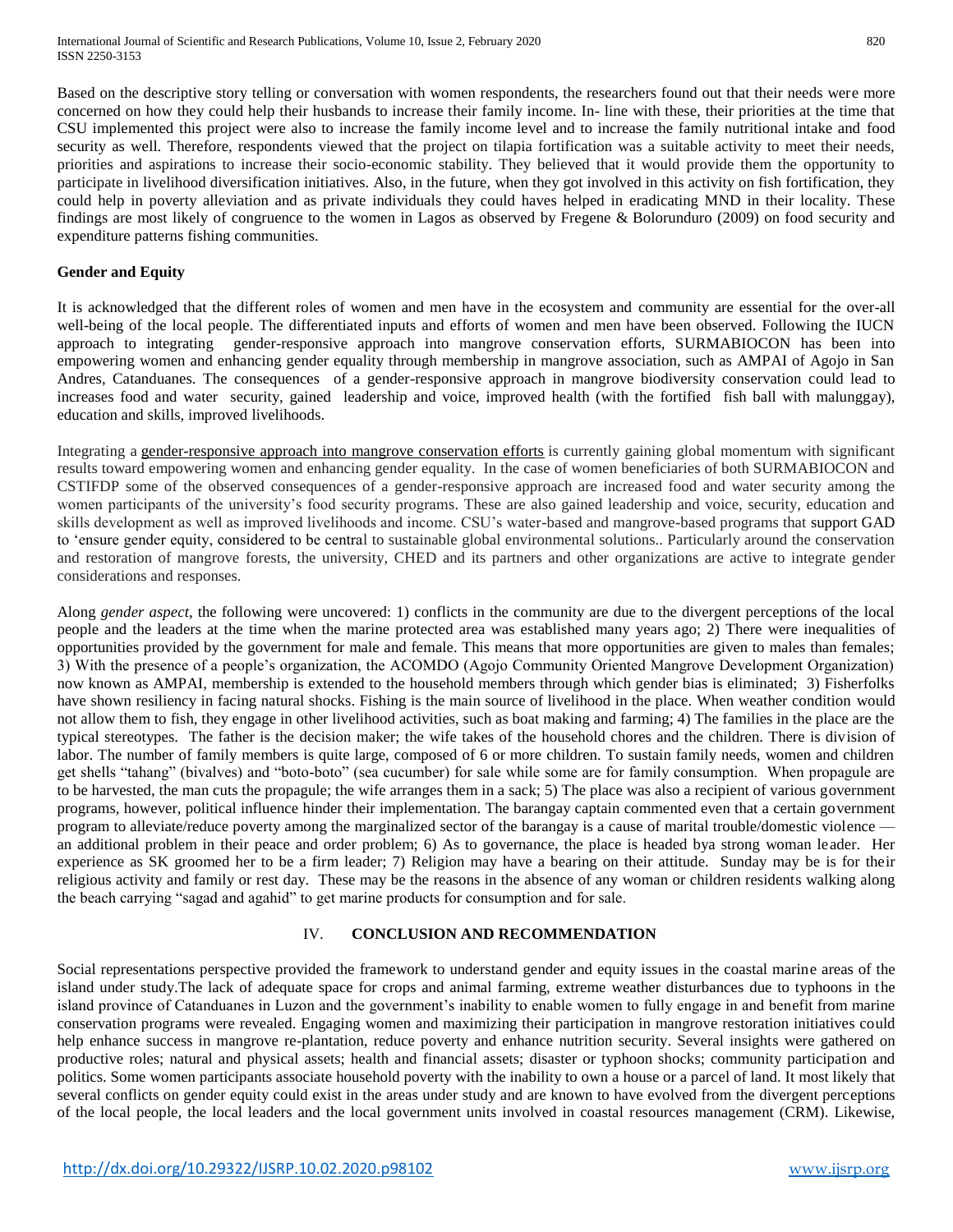International Journal of Scientific and Research Publications, Volume 10, Issue 2, February 2020 821 ISSN 2250-3153

women engagement in both marine conservation and possibly beach forest conservation are still considered under-addressed. Women participation in the mangrove conservation initiatives can lead to better governance in marine coastal ocean waters,

The presence of people's organization could eliminate gender bias; 2) residents are resilient to natural shocks; 3) families in the place are the typical stereotypes; 4) the place was also a recipient of various government programs, however, political influence hinder their implementation. A certain government program to alleviate/reduce poverty among the marginalized sector of the barangay is a cause of marital trouble/domestic violence—an additional peace and order problem; 5) Religion has a bearing on the attitude of the fisherfolks; Sunday seems to be a time for family or rest day; and 6) lack of livelihood opportunities and inappropriate government intervention. The following are recommended: 1) conduct livelihood activities/trainings on: a) fish processing, b) shell-craft making, c) nursery management (propagule propagation), and 2 ) putting up stalls to sell t-shirts and other souvenir items for eco-tourism purposes; 3) charging fees from tourists, researchers, and students on educational tours/trips; 4 ) local government officials must undergo values orientation workshop (VOW); 5) local residents should be given gender awareness/sensitivity trainings; and 6) conduct fieldwork/research any day except Sunday.

Together, the evidence presented in this paper indicates the need for research to elucidate practical ways to increase women's engagement in mangrove conservation and beach forest restoration. Gender mainstreaming towards gender equality that implies more thn just ensuring equal numbers of women in men in current initiatives or structures must be carried out by the university. Efforts to include gender perspectives the design and implementation of plans and programs to carry-out the mandates of the agencies like SUCinstruction, research and extension. The university has to allocate adequate logistics for the conduct of gender-responsive activities in the regular programs of the organization. Efforts to achieve gender equality are brought into the mainstream decision making criteria and processes and are pursued from the center rather than margins

# **V. REFERENCES**

- Adanza, E.G., Bermudo, P.J.V., Rasonable, M. B. (2009). *Methods of research*. Manila, Philippines, Rex Bookstore, Inc.
- Agrawal A, Yadama G, Andrade R, Bhattacharya A. 2006. Decentralization and environmental conservation: Gender effects from participation in joint forest management. *CAPRI Working Paper No 53*, CAPRi, Washington, DC.
- Aguilar, L. & Castañeda, I. (2001). About fishermen, fisherwomen, oceans and tides: A gender perspective in marine-coastal zones. *International Union for Conservation of Nature* (available at [www.genderandenvironment.org\)](http://www.genderandenvironment.org/)
- Akanda, G. & Diei-Ouadi. (2010). Post-harvest losses in small-scale fisheries. Case studies in five sub-saharan African countries.
- Aldea, K.Q., & Masagca, J.T. (2016). Climate change information and adaptation in Kuroshio region's vulnerable island. *Kuroshio Science.* 10(1), 89-103: 1882-823X.
- Al-Azzawi, R. (2013). Gender in Conservation: *Does a gender aware approach lead to an improvement in the achievement of conservation outcomes?* A Report for WWF-UK. Surrey, United Kingdom.
- Batterbury S. (2001). Landscapes of diversity: A local political ecology of livelihood diversification in South-Western Niger. *Ecumen,*  8 (4):437-464.
- Batterbury S, Forsyth T, Thomson K. (1997). Environmental transformation in developing countries: Hybrid research and democratic policy. *The Royal Geographical Society*, 126-131.
- Bennett, E. (2005). Gender, fisheries and development. *Marine Policy*, 29(5):451-459.
- Berkes F. (1989). Cooperation from the Perspectives of Human Ecology", In *Common PropertyResources: Ecology and Communitybased Sustainable Development*
- (Ed. Berkes, F.),Belhaven Press, London, pp.70-88.
- Bettelheim B. (1977) .*The uses of enchantment: the meaning and importance of fairy tales*. NewYork: Vintage Books.
- Blaikie P. (Ed.). (1985) .*The political economy of soil erosion in developing countries.* Longman,London and New York.
- Blaikie P. (2000). Development, post-, anti-, and populists: A critical review. *Environment and Planning A,* 32:1033-1050.
- Blaikie P, Brookfield H. (1987). *Land Degradation and Society*", Methuen, London and New York.
- Blaikie P, Cameron J,Seddon D. (2002). Understanding 20 years of change in West- Central Nepal: Continuity and change in lives and ideas", *World Development,* 30(7):1255-1270.
- Blaikie P. (1994). Political ecology in the 1990s: An evolving view of nature and society. In *A Paper presented at the Workshop on Political Ecology*, 15-17 April, Centre for AdvancedStudy of International Development (CASID), USA.
- Blase J, (2002). The dark side of leadership: teacher perspectives ofprincipal mistreatment. *Educational Administration Quarterly*, 38(5):671-727.
- Blumer H. (1969). *Symbolic interactionism. Perspectives and methods.* Englewood Cliffs, NJ: Prentice Hall.
- Bryant R. (1992). Political ecology: An emerging research agendas in Third –World studies.*Political Geography,* 11(1):12-36.
- Bogdan, R.C., Biklen, S.K. (1982). *Qualitative research for education: An introduction to theory andmethods. (*2nd edition). Boston: Allyn & Bacon.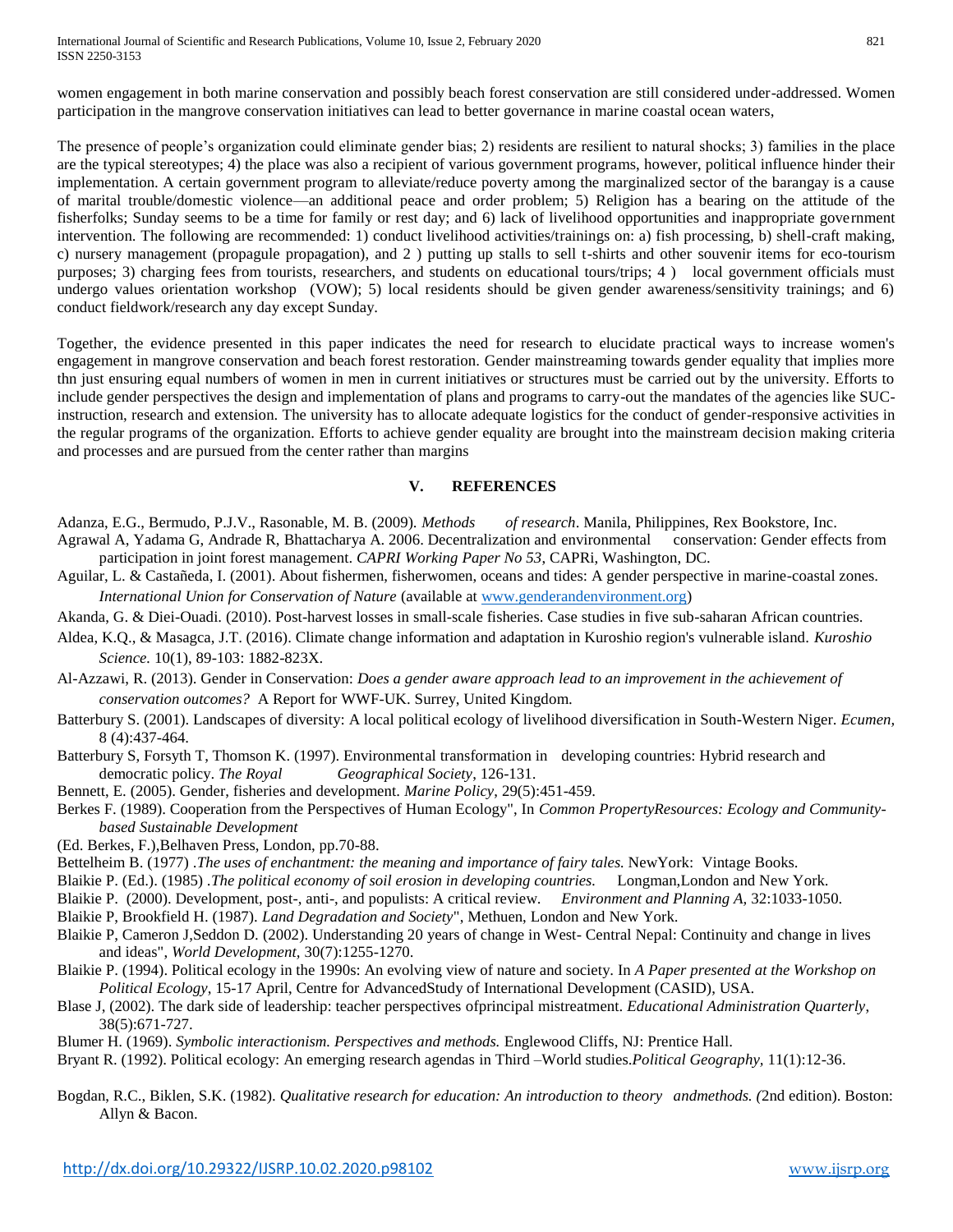- Borras, S.M, Franco, J.C. (2010). Contemporary discourses and contestations around pro-poor land policies and land governance. *Journal of Agrarian Change,* 10(1):132.
- Bosold, A.L. (2012). Challenging The "Man" In Mangroves: The Missing Role Of Women In Mangrove Conservation. Student Publications. 14. [https://cupola.gettysburg.edu/student\\_scholarship/14](https://cupola.gettysburg.edu/student_scholarship/14)
- Bruner, J.S. (1990). *Acts of meaning.* Cambridge, MA: Harvard University Press.
- Carpenter & Springer. (2004). The center of the center of marine shore fish biodiversity: the Philippine Islands. *Environmental Biology*, 72 (4).
- Dangol S. (2005). Participation indecision-making in Nepal. In C. J. P. Colfer(ed). *The Equitable Forest: Diversity,Community and Resource Management*, Resources for the Future/CIFOR,Washington, DC, 54–7.
- Deie-Ouadi, K. Holvoet& A. Randrianantoandro. Nature &Faune, 29(1).
- Djohani, R. (2017). Turning the tide in marine conservation-The women leaders forum of the Coral Triangle in initiative on coral reefs, fisheries and food security.UN Ocean Conference on SDG14, 6 June 2017, UNHQ, New York.
- Egna, H., Reifke, L. &Gitonga, N. (2012). Improving gender equity in aquaculture education and training: 30 years of experiences in the pond dynamics/aquaculture, aquaculture, and AquaFish collaborative research support programs. Asian Fisheries Science. 25:119–128.
- FAO. Food and Agriculture Organization of the United Nations ( 2013).FAO POLICY ON GENDER EQUALITY Attaining Food Security Goals inAgriculture and Rural Development. Rome, 32.
- Flintan, F. (2003b). 'Engendering' Eden Volume II. Women, Gender and ICDPs in Africa: Lessons Learnt and Experiences Shared. *Wildlife and Development Series*. London: International Institute for Environment and Development (IIED).
- Gammage, S. The tattered net of statistics.(2004). In: KUMAR, K.G.Gender Agenda Women in Fisheries: ACollection of Articles from SAMUDRA Report. Published by International Collective in Support of Fishworkers(ICSF), India. 36–40.
- Gilmour D, Malla Y, Nurse M. (2004). Linkages between community forestry and poverty.Bangkok: RECOFTC.
- Grillo, A. (n.d).Mangroves for the Future Investing in Coastal Ecosystems- Gender Equality. https://www.mangrovesforthefuture.org
- Grossman L.(1998). *The Political Ecology of Bananas: Contract Farming, Peasant, and*
- *Agrarian Change in the Eastern Caribbean,* University of North Carolina Press,
- Chapel Hill.
- Hobley, M. (2005). Where in the world is there pro-poor forest policy and tenure reform? DraftReport for Comment Prepared for the World Bank.
- Irz X, Stevenson JR, Arnold T, Villarante P, Morissens. (2007). The equity and poverty impacts of aquaculture: insights from the Philippines. *DevelopmentPolicy Review*, 25(4): 495-516,July2007.
- Javier, R.E. (2004).*Kuwentuhan*: A study on the methodological properties of *pakikipagkwentuhan.The URCO Digest of De La Salle University Manila*, 5(3).
- Kleiber, D., Harris, L. & Vincent, A.C.J (2018). Gender and marine protected areas: a case study of Danajon Bank, Philippines. Springer-Verlag GmbH Germany, part of Springer Nature 2018. Maritime Studies.
- [doi.org/10.1007/s40152-018 0107-7](https://doi.org/10.1007/s40152-018-0107-7)
- Kleiber, D., frangoudes, K., Snyder, H.T., Choudhury, A., Colle, S.M., Soejima, K. & Pita, C. (2017). Promoting Gender Equity and Equality through the Small- Scale Fisheries Guidelines: Experiences from Multiple Case Studies. The Small-Scale Fisheries Guidelines, MARE Series 14:737-759. DOI: 10.1007/978-3-319-55074-9\_35
- Kruijssen, F., McDougall, C.L. &Asseldonk, I. (2018). Gender and aquaculture value chains: A review of key issues and implications for research. *Aquaculture,* 493:328-337.**[doi.org/10.1016/j.aquaculture.2017.12.038](https://doi.org/10.1016/j.aquaculture.2017.12.038)**
- Kuhl and Sheridan, (2009). In: Rachamadan C., 2012. A Sea of One's Own! A Perspective on Gendered Political Ecology in Indian Mariculture. Gender in Aquaculture and Fisheries: Moving the Agenda Forward. *Asian Fisheries Science* Special Issue. 25:17-28
- Larson AM, Barry D, Dahal GR, Colfer CJP. (2010). Forests for People: Community Rights andForest Tenure Reform. Earthscan Library. (In paperback)
- Lee, K.K.(2015). Sustainable aquaculture. *Journal of Marine Biology and Aquaculture*, 1:(1). 1-2.
- Llanto, GM, Ballesteros, MM. (2003). Land issues in poverty reduction strategies and the development agenda: Philippines. *Philippine Institute for Development Studies,* Discussion Paper No. 2003-03.
- MacAlister, E. (2002). The Role of Women in Fisheries. DG Fish. European Union. Martell L. (2007). The third wave in globalization theory. *International Studies Review*, 9(2): 173-196.
- Masagca, J.T. (2018). Stakeholder management in marine protected areas of Catanduanes Island, Philippines. *Kuroshio Science*, 12(1): 53-62.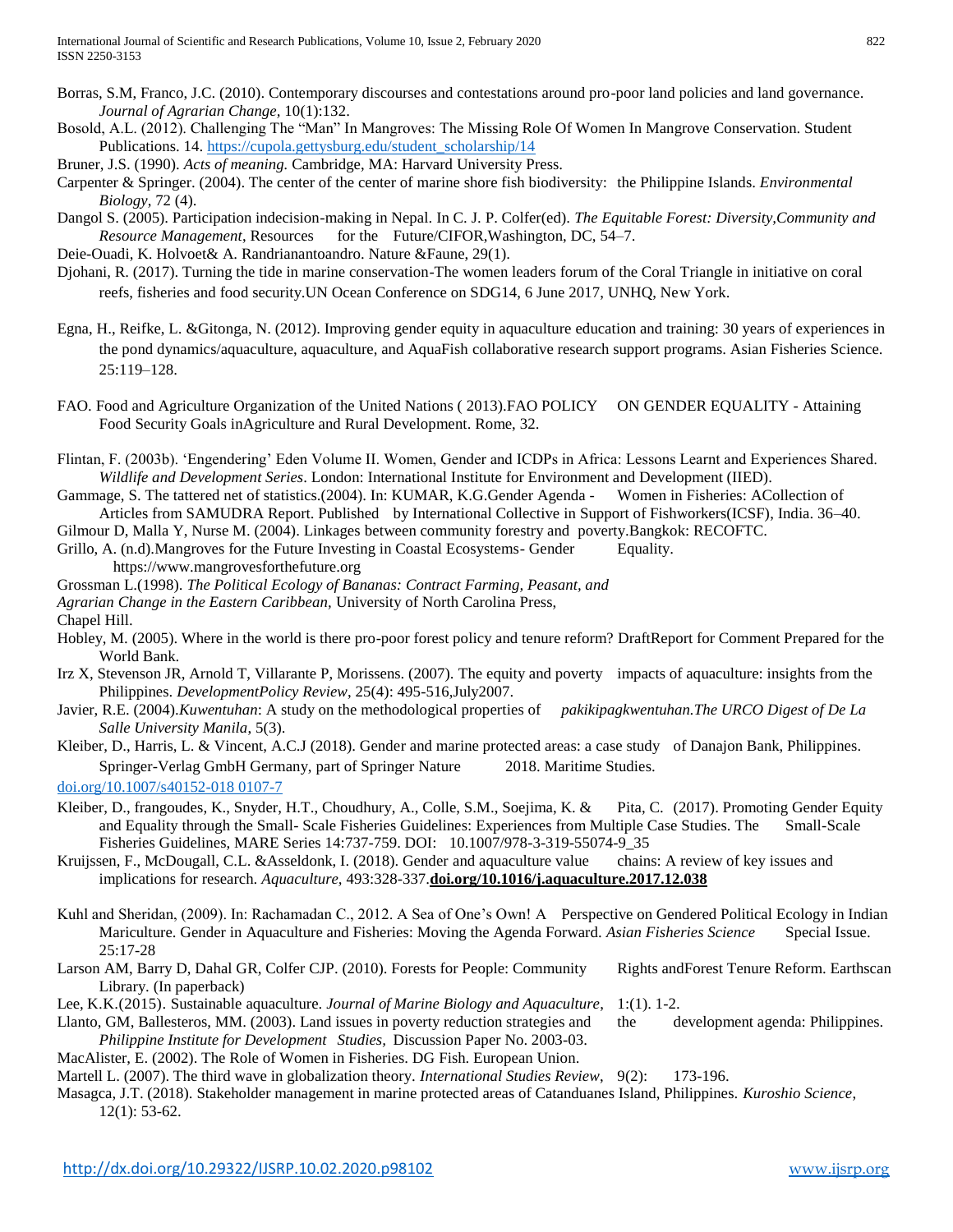- Masagca, J.T., Morales, M.I. & Araojo, A.E. (2018). Political ecology and social representations on inland fisheries and aquaculture in Catanduanes Island, Philippines *Kuroshio Science*, 12(1): 63-71
- Masagca, J.T. (2016). Modified decision support protocol for a small-scale multi-species marine fish hatchery of the Catanduanes State University, Philippines. *AACL Bioflux 9*(6),1336-1344.
- Masagca, J.T. &Londerio, N. (2008).Teacher's perspectives on the integration of information and communication technologies (ICT) in school counseling. *International Journal of Education and Development Using ICT*. Online Journal, 4:(4). Available at: [http://www.ijedict.org.com](http://www.ijedict.org.com/) (U West Indies).
- Masagca, J.T. (2006). Scienceteachers' and coastaldwellers' perceptionsonmangrovebiodiversityconservation/Percepciones de los maestros de ciencia y habitantes costeros sobre conservación de la biodiversidad de manglar. *Revista de Educacion en Ciencias (Journal of ScienceEducation)*,14(1)( Colombia)[. http://www.highbeam.com/doc/1P3-978202641.html.](http://www.highbeam.com/doc/1P3-978202641.html)
- Masagca, J.T., Xunxiang, & Masagca, M.T. (2009). Enhancing governance of the barangay in Luzon, Philippines: reflections of some academics on transparency and participation. *Journal of Administration and Governance (JOAAG)*. (Australia).
- McEwan H, Egan K. 1995. *Narrative in teaching, learning and research*. New York: Teachers College Press.
- Mello R. 2001. The power of storytelling: How oral narratives influence children's relationships in classrooms. *International Journal of Education and the Arts*, 2 (1):1- 14.
- Morales, M.I., Masagca, J.T., & Araojo, A.E. (2014).Experiencing the "West" in the ASEAN region: exploring and linking new universities in the Philippines with ASEAN universities using "Q-squared" approaches in research and learning for aquatic ecosystems sustainability. *In*: Wayne Nelles (Editor) *Education for Sustainable Agriculture and Food Security in a Green ASEAN,* Chulalongkorn University Press,Bangkok, Thailand.
- Nurhaeni, A, & Kurniawan, Y (2018). Gender-Mainstreaming in Technical and Vocational Education and Training. *IOP Conf. Ser.: Mater. Sci. Eng.* **306**
- Olufayo,M.O.(2012). The gender rolesof women in aquaculture and food security in Nigeria. IIFET 2012, Tanzania Proceedings. 1-7.
- Peet R, Watts M. (1993). Introduction: development theory and environment in an Age of MarketTriumphalism", *Economic Geography,* 69(3):227-253.
- Sarmiento RF.2009. The "Sosyodad" of Catanduanes. *Doctoral Dissertation*, University of the Philippines.
- Rakowski, S. (2012). Celebrating amazing women in conservation: spotlight on Madagascar. Retrieved 22/11/2017, from <http://www.fauna-flora.org/news/celebrating-amazing-women-in-conservation-spotlight-on-madagascar/>
- Rotich, B., Mwangi, E. & Lawry, S. (2016). *Where land meets the sea: A global review of the governance and tenure dimensions of coastal mangrove forests*. CIFOR and USAID Tenure and Global Climate Change Program, Bogor, Indonesia & Washington DC, USA.
- ScolasticaJumat (2003). Gender and the sustainable management of the mangrove ecosystem in msambweni division, kwale district, coast province, kenya.
- Shrestha, K.K. (2005). Collective action and equity in Nepalese community forestry. *DoctoralDissertation*, University of Sydney. Vayda AP, & Walters, B.B. (1999). Against political ecology. *Human Ecology,* 1(27):169- 179.
- Weeratunge, N.; Snyder, K. A., & Sze, C.P.(2010). Gleaner, fisher, trader, processor: understanding gendered employment in fisheries and aquaculture. Fish and Fisheries, 11:405-420.
- Wiliam-de Vries, D., & Sutarti, N. (2006). Gender equity: revealing the reality for the Women of Jambi. *CIFOR Governance Brief*, 29. CIFOR, Bogor, Indonesia.

# *Summary of Highlights*

# Introduction

Social representations perspective provides a framework for understanding the gender and equity issues in the coastal marine areas are thinly discussed in many parts of the Philippines.

# Research Problem

Why gender equity matters in MPAs and mangrove conservation initiatives in the Philippines as shown in two mangrove areas in Catanduanes island, Luzon

# **Objectives**

To determine the different issues and gender in relation to MPA and mangrove conservation restoration in two study areas of Catanduanes island, Luzon, Philippines

To analyze the gender equity issues within the key dimensions of Dimension 1- Livelihoods, roles and relations LRR; Dimension 2- Assets, capabilities and shocks (ACS); and other aspects of gender equity in the dimensions of: